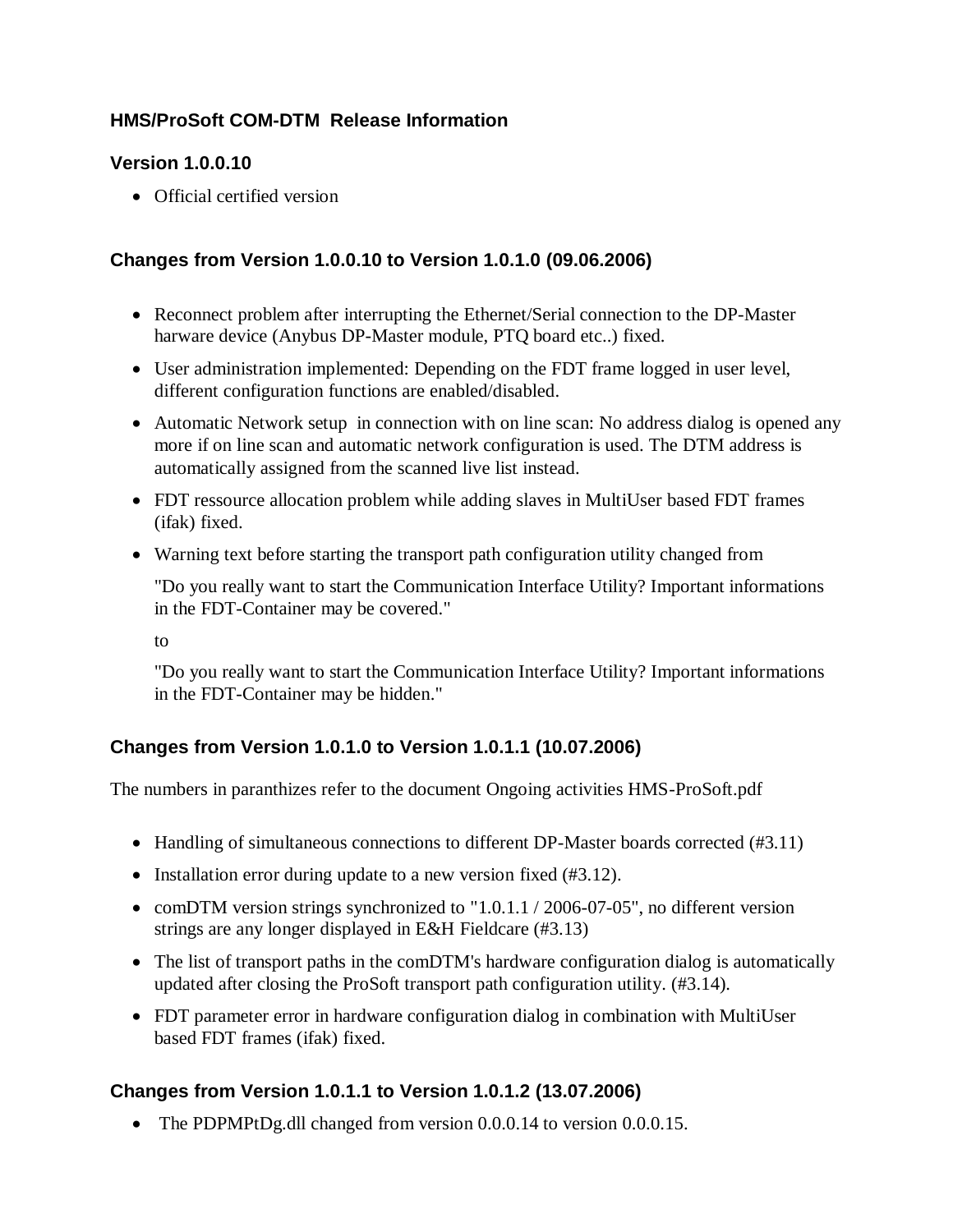## **Changes from Version 1.0.1.2 to Version 1.0.1.3 (25.08.2006)**

- The PDPMPtDg.dll changed from version 0.0.0.15 to version 0.0.0.16.
- The Hardware selection dialog does not allow any longer to select transport paths with ip adresses set to 0.0.0.0.
- Corrected error handling of invalid transport paths at all. The error message is changed to "Error in selecting communication interface. The interface cannot be used!" as well as the Pactware exception error message is eliminated.

# **Changes from Version 1.0.1.3 to Version 1.0.1.4 (20.11.2006)**

- The option "Selection Communication Interfaces" in the **ProSoft Version** was changed, now the software doesn't use the PDPMPtDg.dll library any longer. To create/change a transport path an own FDT conform OCX was integrated.
- Faulty disabled menu items Configuration, Offline Parameter and Online Parameter in combination with the frame application fdtCONTAINER 2.2 from MM-Software corrected.

## **Versions 1.0.1.5 and 1.0.1.6 have been intermediate Testversions**

## **Changes from Version 1.0.1.5 to Version 1.0.1.6 (20.02.2007)**

- comDTM updated to be used with the actual ABMDPV1 firmware version 3.80.
- comDTM **HMS version** updated to be used with the newest HMS Ethernet Transport Provider and the Anybus-X Gateway.
- Display of Ethernet Transport Paths in **HMS** hardware configuration dialog corrected.
- Retransmisson of Initiate\_req service with the devices MIN\_SENDTIMEOUT value corrected.

### **Versions 1.0.1.7 has been a intermediate Testversion**

### **Changes from Version 1.0.1.5(Prosoft) / 1.0.1.6(HMS) to Version 1.0.1.8(Prosoft/HMS) (16.07.2008)**

 HMS comDtm now runs in parallel with the ProSoft comDTM without any changes of the ProSoft comDTM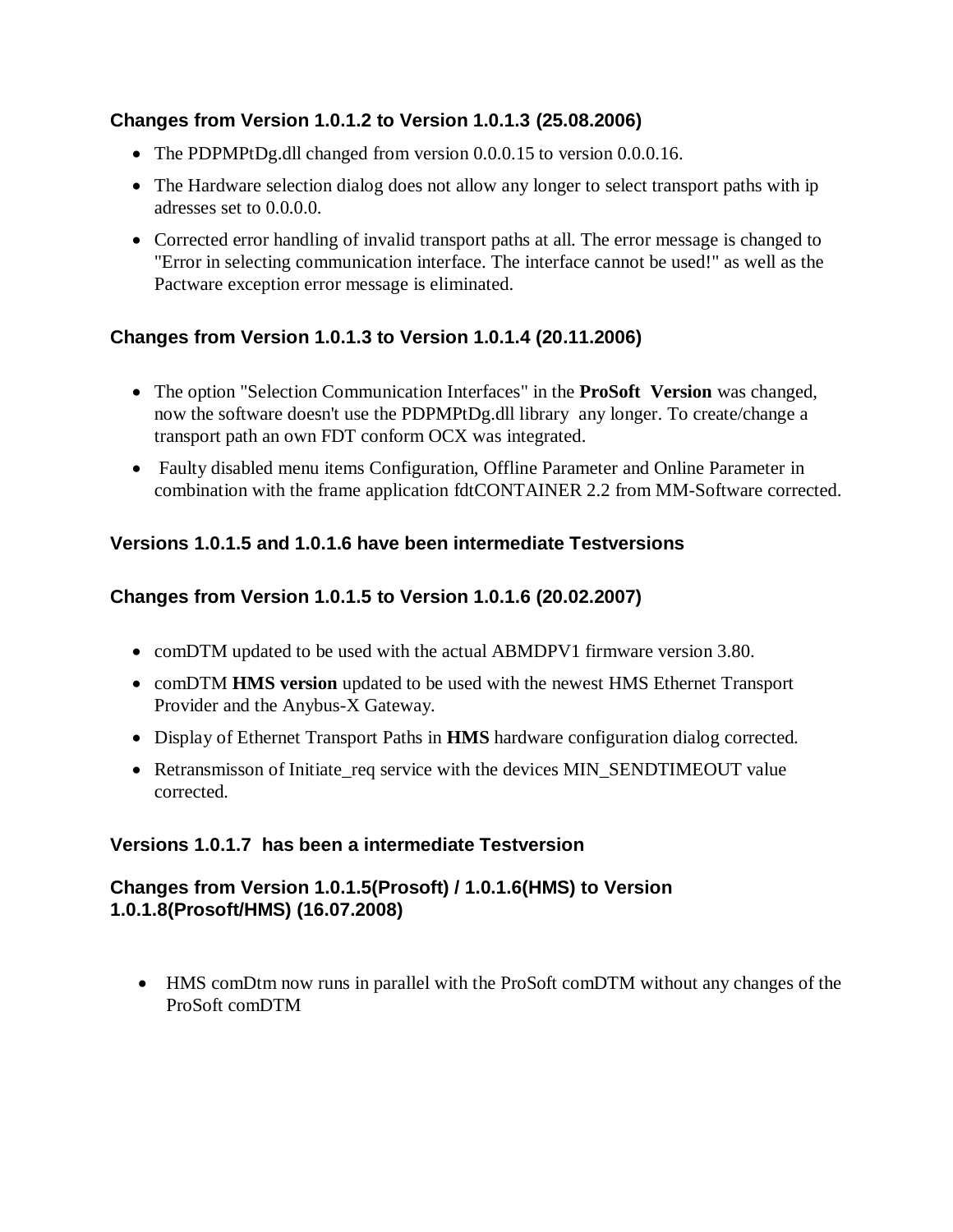### **Changes from Version 1.0.1.8 (HMS) to Version 1.0.1.9 (HMS) (21.06.2010)**

Slave\_Diag\_Req changed in CS\_HMS\_DLL, because of fault with slave address 11

# **Changes from Version 1.0.1.9(Prosoft) to Version 1.0.1.10 (Prosoft) (07.06.2010)**

• Slave\_Diag\_Req changed in CS\_HMS\_DLL, because of fault with slave address 11

# **Changes from Version 1.0.1.9 (HMS) to Version 1.0.1.10 (HMS) (01.07.2010)**

 The reqistry entry CorrecturLen was originally implemented to handle DP Slaves with faulty DPV1 stack implementations regarding the returned Max\_Len\_Data\_Unit value during connection setup. Some DP-Slaves required to subtract the DPV1 header size  $(=4)$ to get the real max. value for the Max\_Len\_Data\_Unit. CorrecturLen will now be set to 0.

## **Changes from Version 1.0.1.10 (Prosoft) to Version 1.0.1.11 (Prosoft) (30.06.2010)**

• The reqistry entry CorrecturLen was originally implemented to handle DP Slaves with faulty DPV1 stack implementations regarding the returned Max\_Len\_Data\_Unit value during connection setup. Some DP-Slaves required to subtract the DPV1 header size  $(=4)$ to get the real max. value for the Max\_Len\_Data\_Unit. CorrecturLen will now be set to 0.

# **Changes from Version 1.0.1.10 (HMS) to Version 1.0.2.1 (HMS) (24.08.2010)**

 Slaves with addresses 0-126 will be displayed after generating a live list. (Automatic generated networks will display the slave with address 126 as a normal slave! Address has to be changed to a valid PROFIBS address (0-125).)

# **Changes from Version 1.0.1.11 (Prosoft) to Version 1.0.2.1 (Prosoft) (24.08.2010)**

• Slaves with addresses 0-126 will be displayed after generating a live list. (Automatic generated networks will display the slave with address 126 as a normal slave! Address has to be changed to a valid PROFIBS address (0-125).)

# **Changes from Version 1.0.2.1 (Prosoft) to Version 1.0.2.2 (Prosoft) (28.09.2010)**

• AMDPV.DLL updated to version 1.2.1.5 (28.07.2010)

# **Changes from Version 1.0.2.2 (Prosoft) to Version 1.0.2.3 (Prosoft) (01.04.2011)**

• Self-Registering of "com\_dtm.dll" corrected.

# **Changes from Version 1.0.2.3 (Prosoft) to Version 1.0.2.4 (Prosoft) (18.04.2011)**

• Standard Installation-Path changed to "Prosoft Techmology", instead of "Prosoft" Techmology Inc"